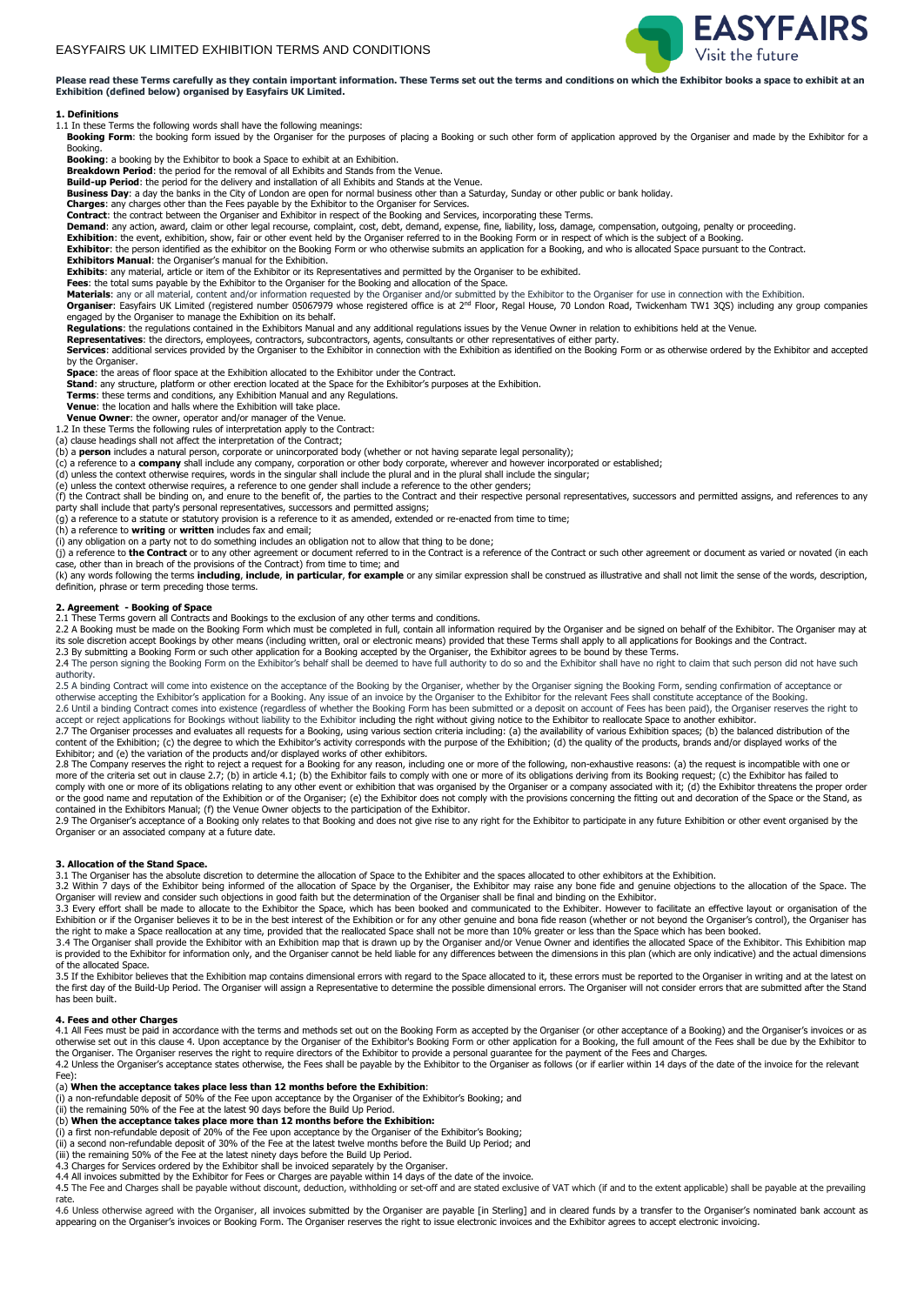

4.7 If the Exhibitor fails to meet any payment obligations under this clause 4 (whether as to the amounts or date of payment), then without prejudice to the Organiser's other rights and remedies,<br>the Organiser may exercise

(a) the Organiser reserves the right and shall be entitled to cancel the Contract, to refuse the Exhibitor access to the Exhibition and to resell or reallocate the Space allocated to the Exhibitor and the<br>provisions of cla all amounts that are payable by the Exhibitor under the terms of the Contract;

(b) the Organiser can charge interest on any late payment at the rate of 12% per annum. Such interest shall accrue on a daily basis from the date on which payment becomes overdue until the date<br>the Organiser receives payme

(c) the Organiser shall be entitled to suspend Services; and/or

(d) the Organiser shall be entitled to recover from the Exhibitor all costs of collection and recovery of Fees and Charges; and<br>(e) the Organiser shall be entitled on demand to accelerate the obligation to pay all Fees and Contract fall due for payment at a later date.

4.8 Any dispute by the Exhibitor concerning an invoice must be made within 7 days following the invoice date. Any such dispute shall not under any circumstances give the Exhibitor the right to suspend any other payment obligation or any other obligation of the Exhibitor under the Contract.<br>4.9 Notwithstanding any other provision of these Terms, the Exhibitor shall not be allowed to participate within the Exhibit

under the Contract, in cleared funds at least one week in advance of the start date for the Build Up Period.<br>4.10 In the event that the Exhibition is interrupted or prematurely ended due to circumstances beyond the Organis

have no liability to the Exhibitor whatsoever in connection with such interruption or premature ending including any liability to refund or repay (partial or otherwise) any Fees or Charges or to make payment or reimbursement of any Demand suffered or incurred by the Exhibitor or to make payment of any other compensation, damage or loss suffered or incurred by the Exhibitor as a result of<br>or in connection with such inte

#### **5. Cancellation or Reduction of Space.**

5.1 A Booking application accepted by the Organiser cannot be unilaterally withdrawn or changed by the Exhibitor. Any unilateral withdrawal or change by an Exhibitor of its Booking or any other<br>application and any request of the Space.

5.2 The Exhibitor may apply by notice in writing to the Organiser at any time prior to the Exhibition to cancel the Booking (**Cancellation Notice**) or to reduce the Space (**Reduction Notice**). Any Cancellation Notice or Reduction Notice must be sent by [recorded delivery post] to the Organiser with reasons for such cancellation or reduction. The Exhibitor, in its sole discretion, can either accept<br>or reject the Canc Notice, the booking of Space, which forms the subject of the Reduction Notice, shall be deemed to be cancelled. The date of cancellation shall be the date the Organiser notifies the Exhibitor that it<br>accepts the Cancellati

equal to 100% of the total Fee and Charges due, without discount or rebate.<br>5.4 If the Space is reduced, whether unilaterally or by acceptance by the Organiser, no cancellation fee shall be due in respect of the reduction full Fee provided that the Organiser may, it its absolute discretion, agree a reduction of the Fee to respect of the reduction in Space.

5.5 The Exhibitor acknowledges and accepts that the cancellation fees set out in this clause 5 represents reasonable compensation for, and a genuine pre-estimate of, the costs and other losses incurred by the Organiser as a result of the cancellation and that such fees do not represent a penalty.

5.6 The Exhibitor acknowledges and accepts that if it does not actually occupy the Space, the Organiser shall be entitled to allocate the Space to another exhibitor or to place on the Space allocated<br>to the Exhibitor the f

reallocate or resell the Space allocated to the Exhibitor which has been cancelled.

#### **6. Occupation of Space, Construction of Stands and Exhibits** 6.1 The Exhibitor shall:

(a) occupy the Space allocated to it by the show opening time on the first day of the Exhibition and for the whole duration of the opening hours of the Exhibition. [If the Exhibitor fails to do so it shall be deemed to have cancelled its Booking and the Organiser shall be entitled to resell or reallocate such Space and cancellation fees set out in clause 5 shall apply];<br>(b) not sub-let, share or part with occupation of

(c) occupy the Space as the Organiser's licensee. The Exhibitor shall not obtain any right of exclusive possession or occupation of or any proprietary interest in the Space or the Venue;<br>(d) occupy the Space and Stand, com Up Period;

(e) keep the Stand appropriately dressed and maintained and all Exhibits open to view and the Stand adequately staffed during the opening hours of the Exhibition and not dismantle the Stand<br>before the end of the Exhibition

(f) conduct business and distribute literature and other promotional articles only from the Stand and not from other areas of the Venue; (g) not sell, give away or distribute not sell, give away or distribute or permit to be sold, given away or otherwise distributed from the Stand or any other part of the Venue, any articles of food, drink or tobacco other

than those supplied by the Venue Owner, or its appointed catering contractor, or unless otherwise agreed by the Organiser; and

(h) not do, cause, permit or suffer to be done anything which shall in the opinion of the Organiser constitute a nuisance or which may be an infringement of or contravene any licence held by the<br>Organiser or the Venue Owne which in the opinion of the Organiser would cause disturbance to other exhibitors or which would breach the Regulations of any other laws, bye-laws, rule or regulation.

6.2 Subject to payment of the relevant Charges, the Organiser shall supply and erect Stands (either through the Organiser or an official stand contractor appointed by the Organiser) on behalf of the<br>Exhibitor. The Exhibito Stand is erected and ready for use at the Space by the end of the Build Up Period and shall ensure the Stand is dismantled and removed from the Space and Venue by the end of the Break Down Period.

6.3 The Exhibitor shall provide the following information and documentation relating to the Stand (**Stand Information**) to the Organiser: (a) a detailed dimensional sketch; (b) a detailed fittingout design; (c) if the Exhibitor will be responsible for the supply and construction of the Stand, the contact information of the Representative appointed by the Exhibitor to supply and/or construct<br>the Stand; and (d) the Stand and the maintenance of the Space and Stand during the Exhibition.<br>6.4 Full details of any Stand shell scheme provided by the Organiser will be detailed in the Exhibitors Manual. Plans for specially built Stands and/o

any such shell scheme) or Stands or displays to be supplied by the Exhibitor must be submitted to the Organiser for approval before construction is ordered.<br>6.5 The Exhibitor's Stand shall be constructed in accordance with reserves the right to refuse to make the allocated Space available to the Exhibiter and/or require the Stand to be removed, dismantled or changed if the Space is not organised or the Stand in not<br>constructed in accordance other exhibitors or visitors or fail to comply with any applicable safety regulations.

6.6The Exhibitor will be given access to the Venue and Space during the Build-Up Period for the purposes of preparing and fitting the Space, constructing the Stand and arranging the Exhibits, which<br>must be completed by the

cancel the Contract immediately on notice without any liability to the Exhibiter and the Exhibiter shall have no right to be refunded any element of the Fees.<br>6.7If the Organiser is responsible for the supply and construct Stand or the first day of the Build-Up Period. In the absence of notification, the Exhibitor shall be deemed to have accepted the Stand and that the Stand is in full compliance with its requirements<br>and proposed activities

6.8 If in the opinion of the Organiser the Exhibitor's Stand, Exhibits and/or display extends beyond its allocated space the Organiser may at its sole discretion charge the Exhibitor for the extra space so occupied at the prevailing rate.

6.9The Exhibitor must not erect its Stand and/or Exhibit in a manner which would in the opinion of the Organiser obstruct the light or impede the view along the open spaces or gangways of the Exhibition or occasion inconvenience to or otherwise affect the display of any other exhibitor.

6.10 Only those items and articles which are, in the Organiser's opinion, within the scope of Exhibition or which the Organiser otherwise deems suitable may be exhibited at the Exhibition. The Organiser has the right to remove from the Stand or Venue at the Exhibitor's risk and expense, any Exhibit, fitting, machinery or other item the Organiser has an objection to or which do not comply with the terms of the Contract, Regulations or the Exhibitors Manual.

6.11 The location of the Space allocated to the Exhibitor shall be provisional and subject to change prior to the Exhibition. No acceptance by the Organiser of the Exhibitor's Booking Form or allocation of the Exhibitor's name to any particular location or stand number will constitute any agreement, warranty or representation by the Organiser that the Exhibitor is entitled to exhibit at the Exhibition (eatures or catering areas including the layout of any Exhibition floor plan or position of the Space or Stand (and the space or stand allocated to other exhibitors) at any time.

6.12 Should any dispute arise as to the Space allocation, the extent of any extra Space deemed by the Organiser to be occupied by the Exhibitor beyond that allocated or as to the Exhibitor's right

to display any Exhibits, the decision of the Organiser shall be final and binding.<br>6.13 The Organiser and any other person either state of general enterpolations (including the Venue Owner) shall without notice be entitled incurring any liability whatsoever to the Exhibitor.

#### **7. Exhibitor's General Obligations**

The Exhibitor shall:

7.1 co-operate with the Organiser in all matters relating to the Exhibition and the Exhibitor's participation or attendance at the Exhibition;

7.2 provide the Organiser with such information and materials as the Organiser may reasonably require or request in connection with the Exhibition and the Exhibitor's participation or attendance at<br>the Exhibition, and ensu

7.3 provide the Organiser and Representatives with access to the Exhibitor's Representatives and as reasonably required by the Organiser;<br>7.4 obtain and maintain all necessary licences, permissions and consents which may b

7.5 comply with any additional obligations as set out in the Exhibitors Manual.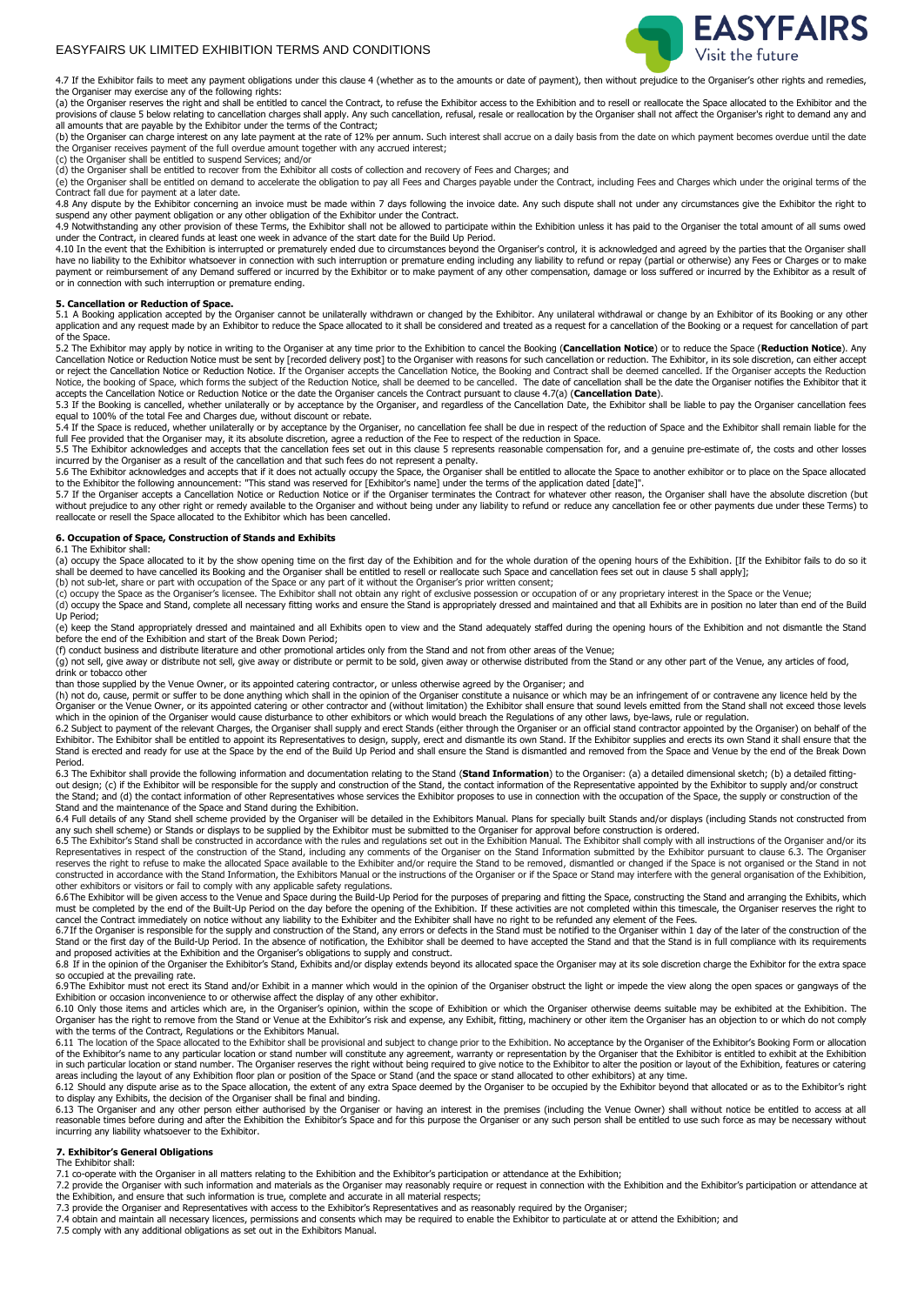

#### **8 Exhibitors Manual**

8.1 After receipt of the Fee and prior to the start of the Exhibition, the Organiser shall provide the Exhibitor with a copy of the Exhibitors Manual.

8.2 The Exhibitors Manual will contain, inter alia, specific rules, regulations and requirements in connection with the Exhibition (including manner and conduct of the Exhibition, the Exhibitior's<br>attendance at the Exhibit 8.3 The Exhibitor shall and shall procure that its Representatives comply with the terms of the Exhibitors Manual.

#### **9. Material**

9.1 The Exhibitor shall supply the Material required by the Exhibitor for marketing, promotion or other media purposes relating to the Exhibition. The Exhibitor is responsible for creating, obtaining<br>any necessary clearanc existing Material in the possession of the Organiser being used or repeated or the Material being omitted from promotional or marketing material, at the Organiser's sole discretion.<br>9.2 The Exhibitor grants the Organiser a

(a) the Exhibitor is the sole author and legal and beneficial owner of the Material and/or that the Exhibitor has all necessary rights, consents and licences required to use, amend edit, adapt and/or<br>publish the Material f

(b) the Organizer's use, reproduction, distribution or transmission of the Material will not infringe any applicable law or the rights (including intellectual property rights) of any person.<br>9.3 The Exhibitor shall ensure

9.4 The Organiser will make every effort to avoid errors, but will not be liable for any errors in the preparation of marketing material issued in connection with the Exhibition.

9.5 The Organiser will not be liable for any Demand in connection with any Material and other property of the Exhibitor whilst under the Organiser's possession or control. The Organiser reserves the<br>right to destroy, witho

9.6 The Exhibitor will agree the content of any presentations at the Exhibition with the Organiser, within the deadlines determined by the Organiser. The Organiser retains ultimate editorial control over such presentation and the Exhibition.

## **10. Exhibitor's Representative and Passes**

10.1 The Exhibitor must supply to the Organiser the name of at least one person to be its Representatives in connection with the installation, operation and removal of its Exhibits.<br>10.2 In order to ensure only official ac who will be present on the Stand on the day(s) on which each person is likely to be in attendance.

## **11. Duration and Timetable of Exhibition**

11.1 The time and dates of the Exhibition, including opening hours, Build Up Period and Break Down Period is or will be as stipulated in the Exhibitors Manual or as otherwise confirmed or notified by the Organiser.

11.2 During the opening hours of the Exhibition, the Exhibitor's staff must adequately man the Stands with the Exhibits fully set up and not covered up. The Exhibitor must be ready and able to conduct business during such opening hours.

11.3 The Exhibiter must maintain its allocation Space, the Stand and the Exhibits in good condition through the period of the Exhibition and ensure the Space, the Stand and the Exhibits are kept tide and clean at all times. If the Organiser deems it useful or necessary, it can have all cleaning or repair activities performed on the Space allocated to Exhibitor or the Stand at the Exhibitor's expense.

## **12. Removal of Exhibits and Stand**

12.1 No Stand or Exhibit shall be packed, removed or dismantled prior to the closing of the Exhibition without written permission from the Organiser.<br>12.2 If the Exhibitor acts in breach of clause 12.1, it shall pay the Or otherwise payable to the Organiser under these Terms [a sum equal to one third of the total amount of the Fees payable by the Exhibitor for its allocated Space. The Exhibitor acknowledges and accepts that such sum represents reasonable compensation for, and a genuine pre-estimate of, the damages and other losses incurred by the Organiser as a result of the Exhibitor's breach of clause

12.1 and that such sum does not represent a penalty].<br>12.3 Each Exhibitor shall dismantle and remove all Exhibits, fittings, articles, materials, rubbish and other items and display materials from the Space and Venue by th sole risk and expense and the Organiser shall not be liable for any damage or loss to Exhibitor Property. The Exhibitor will be liable for all dismantling, removal, storage and handling charges<br>resulting from its failure t the Organiser by the Venue Owner.

12.4 The Exhibitor must surrender any Stand supplied by or on behalf of the Organiser in its original condition. The Exhibitor shall indemnify the Organiser for any and all Demands caused by the<br>Exhibitor, its Representati

#### **13. Exhibition Attendance**

13.1 The Exhibitor acknowledges that the Organiser shall not be held responsible for the failure of all or any other contracted exhibitors to attend the Exhibition or the failure of any number of<br>attendees to attend the Ex

13.2 The name of any exhibitor which may appear on any floor plan or stand number or any statement made by or on behalf of the Organiser that any exhibitor is booked to attend the Exhibition provisionally or otherwise shall not constitute any warranty, representation or undertaking by the Organiser that any such exhibitor shall attend the Exhibition or attend any particular location or<br>space at the Venue. Any exhibitor at the Exhibition or any other exhibition.

#### **14. Exclusion of Personnel**

The Organiser reserves the right in its absolute discretion to exclude or remove from the Exhibition any person whose presence, in the opinion of the Organiser, is or is likely to be undesirable and the Organiser may exercise such right notwithstanding that any such person is a Representative of the Exhibitor or otherwise in any way connected or associated with the Exhibitor.

#### **15. Undesirable Activities**

15.1 If it appears to the Organiser that the Exhibitor may be or is engaged in activities which are deemed to be contrary to the best interests of the Exhibition or which appear unethical or to be in breach of any law or the Regulations, the Organiser may without being under any liability to refund or abate any Fees or Charges, immediately cancel any Space allocation which may have been<br>made to the Exhibitor and requir

15.2 Canvassing for orders, except by the Exhibitor on its own Stand in the normal course of its business, is strictly prohibited and in any such case the right to expulsion referred to in clause 15.1<br>above may be exercise its Stand is prohibited, except by prior written agreement with the Organiser.

#### **16. Fire Precaution**

16.1 All materials used for decorating or covering or forming part of the Stands or displays must be of non-flammable material.

16.2 No explosives, detonating or fulminating compounds or other dangerous materials shall be brought into the Venue or Exhibition by or on behalf of the Exhibitor. No naked flames or smoldering products are allowed within the Exhibition without prior agreement of the fire officer.<br>16.3 The Exhibitor must comply with all instructions given by the Venue Owner and other relevant authorities to avoid the risk of fire

## **17. Compliance with Law and Regulations**

The Exhibitor shall abide by and observe all applicable laws and other bye laws, requirements, rules and regulations imposed by any municipal, local or other competent authorities relating to the Exhibition, Venue and the Exhibitor's attendance at the Exhibition and Venue, and all rules and regulations imposed by the Organiser, the Venue Owner or managers of the Venue including without limitation the Regulations.

## **18. Electric, Plumbing, Lighting and Power**

18.1 You shall use the service contractors appointed by the Organiser to carry out and/or supply all electrical, plumbing, lighting, power and other service supply, installations and/or connections<br>(Utility Services) unles with such service contractor.

18.2 The Fees may include charges for certain Utility Services, as described in, and subject to, the package purchased by the Exhibitor as part of the Booking. All packages for Utility Services are subject to a fair usage policy.

18.3 The Exhibitor shall be responsible for settling all charges for additional Utility Services carried out on and/or consumed by the Exhibitor's Stand or display (over and above that included in the<br>package purchased as for all charges in connection with such excess use.

18.4 The Exhibitor shall ensure that all Utility Services (over and above that included in the package purchased as part of the Booking or for which the Exhibitor appoints its own service contractor)<br>on its Stand, Space an 18.5 Any direct light from an electrical device must be screened in such a way as to avoid causing nuisance or discomfort to visitors or other exhibitors.

#### **19. Insurance**

19.1 The Exhibitor is responsible for and is obliged to take out, effect and maintain at its own cost and expense appropriate insurance polices to cover all risks, losses and damages that may arise in<br>connection its partic

(a) all losses or damages of any kind that may be caused by any action, omission, default or negligence by the Exhibitor and/or its Representatives and/or any person under the control or instruction of the Exhibitor and any holders of participant cards and/or passes issued by the Exhibitor (including losses or damages in connection with personal injury, death and damage to or loss of property);<br>(b) all loss, damage or

(c) all liability under clause 22 of these Terms; and<br>(d) postponement, abandonment or cancellation of the Exhibition.<br>19.2 Without prejudice to the generality of clause 19.1, the Exhibitor shall take out and maintain the

(a) public liability insurance;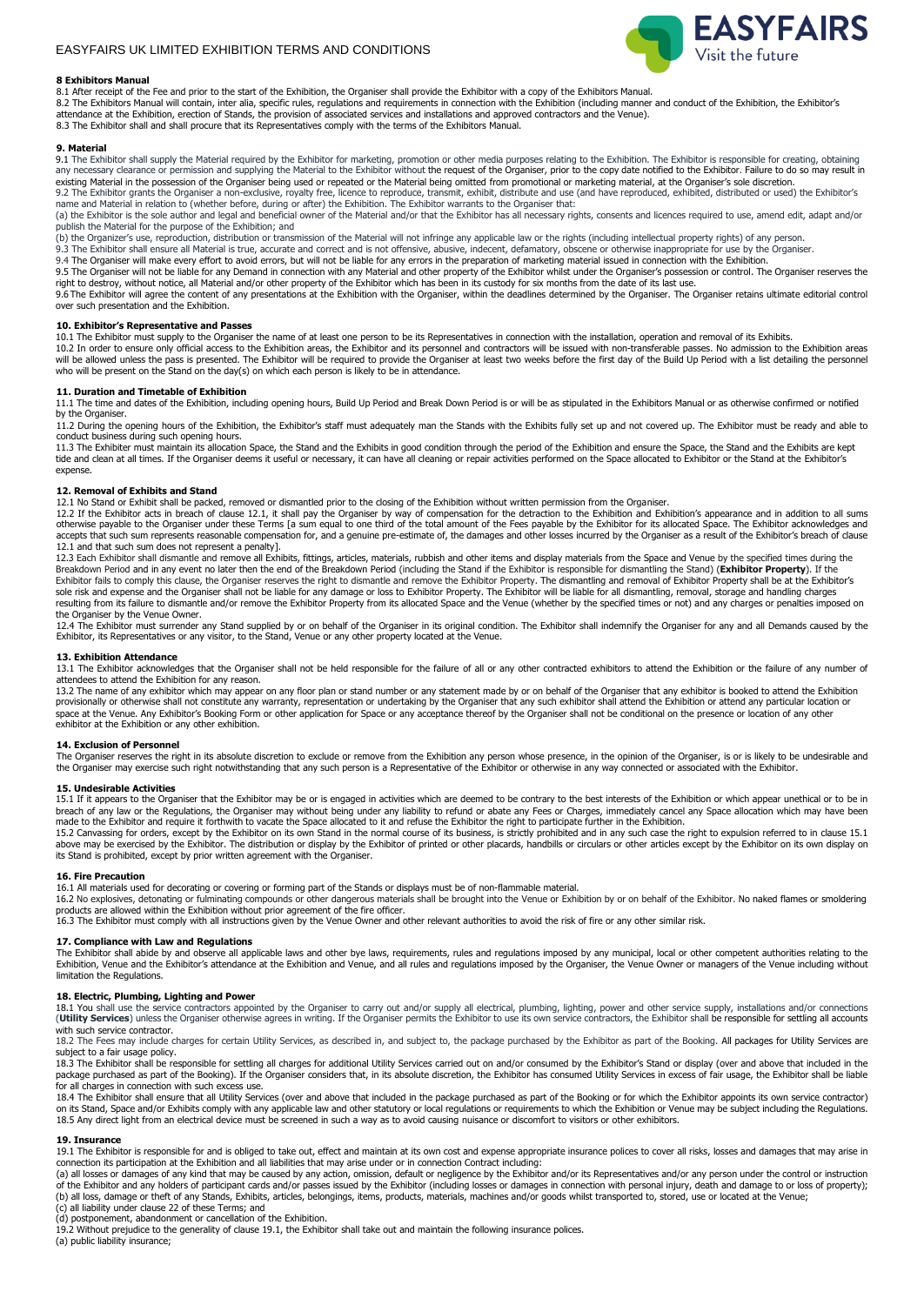

#### (b) product liability insurance; and

(c) employers' liability insurance, (together the "Polices"). The Policies shall be with a reputable insurer and provide a limit of indemnity of not less that [£5million per claim] or such other limit or limits as may be specified by the Organiser from time to time (including any limit or limits specified in the Exhibitors Manual). The Exhibitor shall provide such evidence of the Policies and payment of the relevant premiums as the Organiser may request. The Organiser reserves the right to exclude the Exhibitor from the Exhibitor if satisfactory evidence of the Policies is not provided in the Intervent of the Policies advance of the Exhibition.

#### **20. Termination and Rights of Suspension**

20.1 Without limiting its other rights or remedies, the Organiser may terminate the Contract with immediate effect by giving written notice to the other party if:

(a) the Exhibitor commits a breach of any term of the Contract and (if such a breach is remediable) fails to remedy that breach within 7 days of the Exhibitor being notified in writing to do so;<br>(b) the Exhibitor fails to it, entering administration, liquidation or any composition or arrangement with its creditors (other than in relation to a solvent restructuring), being wound up (whether voluntarily or by order of the<br>court, unless for th connection with any analogous procedure in the relevant jurisdiction;

(d) the Exhibitor suspends, or threatens to suspend, or ceases or threatens to cease to carry on all or a substantial part of its business; or

(e) the Exhibitor's financial position deteriorates to such an extent that in the Organiser's opinion the Exhibitor's capability to adequately fulfil its obligations under the Contract has been placed in

jeopardy.<br>20.2 Without limiting its other rights or remedies, the Organiser may suspend the Exhibitor's right to attend the Exhibition, provision of the Services by the Organiser the under the Contract and/or<br>the performan become subject to any of them.

20.3 On termination of the Contract for any reason pursuant to clause 20.1:

(a) the Exhibitor shall immediately pay to the Organiser all of the Organiser's outstanding unpaid invoices and interest and, in respect of services Supplied but for which no invoice has been submitted, the Organiser shall submit an invoice, which shall be payable by the Exhibitor immediately on receipt;

(b) the Organiser shall have the right to resell the Space allocated to the Exhibitor under the Contract;

 $(c)$  the termination of the Contract shall be treated as and deemed to be a cancellation of the Contract by the Exhibitor and the Exhibitor shall be liable for cancellation charges pursuant to clause 5 above.

(d) the accrued rights, remedies, obligations and liabilities of the parties as at expiry or termination of the Contract shall be unaffected, including the right to claim damages in respect of any breach of the Contract which existed at or before the date of termination or expiry; and

(e) clauses which expressly or by implication survive termination shall continue in full force and effect. For the avoidance of doubt, clauses [5,][19,][20,][21,][22,][25,][27] [and 28] shall continue in force after termination of the Contract.

21. Limitation and Exclusion of Organiser's Liability<br>21.1 The following provisions of this 21 set out the entire financial liability of the Organiser (including any liability for the acts or omissions of their Representat of statutory duty, or otherwise.

21.2 All warranties, conditions and other terms implied by statute or law are, to the fullest extent permitted by law, excluded from the Contract.<br>21.3 Nothing in the Contract shall limit or exclude the Organiser's liabili

(b) fraud or fraudulent misrepresentation; or (c) any liability which cannot be limited or excluded by applicable law.

21.4 Subject to clause 21.3, the Organiser shall not be liable to the Exhibitor, whether in contract, tort (including negligence), for breach of statutory duty, or otherwise, arising under or in

connection with the Contract or Exhibition for (whether direct or indirect):

(a) loss of profits or revenue; (b) loss of sales or business;

(c) loss of agreements or contracts;

(d) loss of anticipated savings or opportunity; (e) loss of use or corruption of software, data or information;

(f) loss of or damage to goodwill or reputation; (g) additional operational or administrative costs and expenses; (h) any other financial or economic loss; or (i) any indirect or consequential loss or damage.

21.5 Subject to clause 21.3, the Organiser's total liability to the Exhibitor, whether in contract, tort (including negligence), breach of statutory duty, or otherwise, arising under or in connection with<br>the Contract and

21.6 The Organiser shall organise and promote the Exhibition in such manner as it considers appropriate and reserves the right at any time to amend or vary the manner or methods of such organisation and promotion, notwithstanding any previous statements as to strategy, manner or methods of such organisation or promotion. Such statements (including any statements of audience<br>21.7 Notwithstanding the genera

21.8 The Organiser will use all reasonable endeavours to ensure that the supply of services provided for and in connection with the Exhibition (further details to be provided in the Exhibitor Manual)<br>but shall not incur an

regulations impact upon the Exhibition in any way and those authorised by any of them have the right at any time to enter the Venue and execute works, repairs and for other purposes. No<br>compensation will be payable to the liability on the part of the Organiser also applies to any and all loss or damage that may occur to the Stand or to any of its parts, to Exhibits or goods/property exhibited or to be exhibited on the<br>Stand or to other good such Exhibits, property or goods, including their packaging shall be for the account and risk of the Exhibitor. The Organiser accepts no responsibility for insuring such Exhibits, property or goods.<br>21.10 The Organiser and

technical installations of the Venue or from any other defects of the Venue or the associated areas or any malfunction or inadequate function of the Utility Services (as defined in clause 18).<br>21.11 All Exhibits, good, pro

of and at the sole risk of the Exhibitor. The Organiser shall not be responsible for any loss or damage to such Exhibits, good, property, fittings, articles and items however caused.<br>21.12 If any third party makes a claim the Organiser with the right to control the defence and settlement of such claims together with providing all reasonable co-operation, information and assistance with such defence or settlement as requested by the Organiser; and (c) if applicable, inform the police as soon as possible and obtaining a crime reference number in the event of a suspected crime occurring.

## **22. Exhibitor's liability for loss and damage and Indemnity**

22.1 The Exhibitor is responsible for all Demands for personal injury and loss of or damage to property including, but not limited to, damage to the Venue (including fixtures and fittings), loss or<br>dismantling of the Stand directly or indirectly by the Exhibitor or any of its Representatives or any stand sharer, licensee or invitee of the Exhibitor or the act, omission, default or neglect of the Exhibitor or by any such person or by any Exhibit machinery or other article, good, property or item belonging to, or in the possession of, or used by, the Exhibitor or any such person. The Exhibitor will indemnify the<br>Organiser in respect of each

or incurred or suffered by the Organiser or its Representatives, directly or indirectly, as a result of, relating to, arising from or in connection with: (a) any breach by the Exhibitor of the terms of the Contract;

(b) the participation in the Exhibition of the Exhibitor and/or its Representatives, including any act, omission, negligence or default of the Exhibitor or its Representatives in connection with the Exhibition;

(c) any claim made by a Representative appointed by the Organiser as a result of a failure on the part of the Exhibitor or its Representatives to perform in any way any contract entered into by the Exhibitor or its Representatives with such Representative appointed by the Organiser;<br>(d) any claim that the Organiser's use of property, materials or content provided by the Exhibitor or its Representatives (including Mat

of any person;

(e) any liability to or claim by a third party (including the Representatives or invitees of the Exhibitor) arising from any default or negligence of the Exhibitor or its Representatives or any breach of the terms of the Contract by the Exhibitor or its Representatives;<br>(f) any injury loss or damage arising in connection with the erection, use and dismantling of the Stand (where the Exhibitor is responsible for the erectio

anything done on or from the Stand caused directly or indirectly by the Exhibitor or its Representatives or invitee of the Exhibitor or visitor to the Stand or by any Exhibit, fittings, good, property<br>machinery or other it

(g) any loss or damage to the Venue or property owned by a third party which is located, stored or present at the Venue caused, directly or indirectly, by any act, omission, negligence or default of<br>the Exhibitor or its Re

#### **23. Cancellations or Change of Location or Date of Exhibition**

23.1 Without prejudice to the generality of clause 21, if by reason of **force majeure**, the Exhibition or any part thereof is prevented from being held in a particular location or on a particular date (by way of example only, where the Venue becomes unfit or unavailable for occupancy or it becomes impossible or impractical to hold the Exhibition for reasons beyond the control of the Organiser), the Organiser shall be entitled in its absolute discretion to cancel, relocate or change the date of all or any part of the Exhibition or reduce the planned period of preparation, display and/or dismantling of the Exhibition.